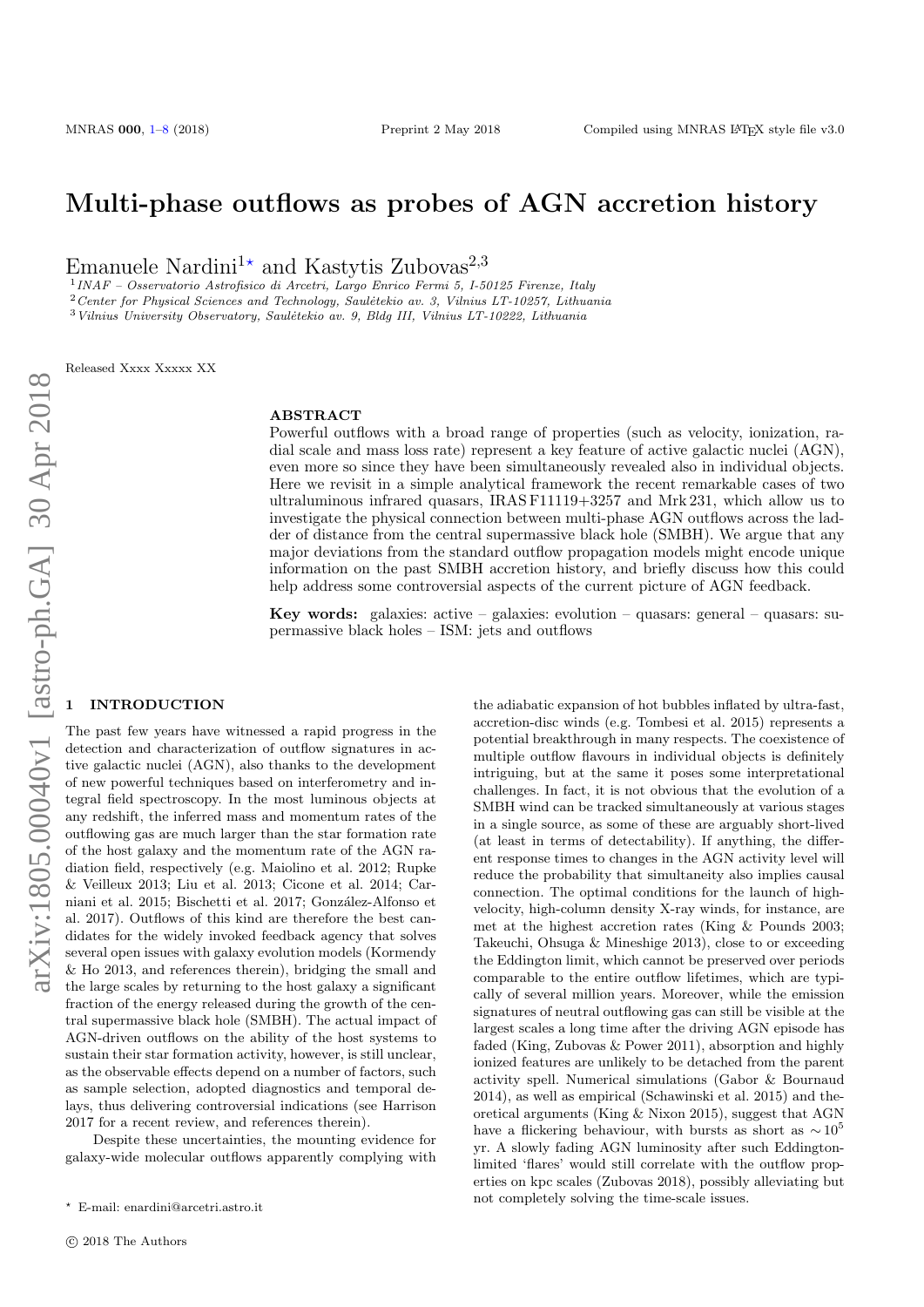# 2 E. Nardini and K. Zubovas

In this paper, we revisit some of the most recent findings on multi-phase AGN outflows, discussing not only their implications in the context of the driving mechanism and propagation through the host galaxy, but also the potential application of outflows as a powerful means of probing the accretion history of the SMBH itself. Over the lifetime of a galaxy, a flickering AGN can generate an 'outflow cascade' that will expand into an ever different medium, especially in chaotic accretion (Nayakshin, Power & King 2012) and merger scenarios (Capelo et al. 2015). What we observe today might then be the compound of several previous events of highly efficient accretion. The prospect of disentangling the nuclear activity history by inspecting the properties of multi-phase outflows foreshadows novel insights into the way galaxies are shaped by their central engines.

## 2 UNIFICATION OF AGN OUTFLOWS

Most AGN exhibit some kind of outflow signatures, which, depending on their exact nature, might arise over a wide range of distances from the nucleus. Mildly relativistic winds pervading the SMBH neighbourhood are identified through blueshifted absorption lines from highly ionized iron in the hard X-ray spectra (Tombesi et al. 2010), and are regarded as the ultimate trigger for AGN feedback (e.g. Nardini et al. 2015). Moving towards larger radii (and lower ionization states), the most prevalent outflow tracers materialize as soft X-ray and ultraviolet (UV) warm absorbers (Crenshaw & Kraemer 2012), UV broad absorption lines (BALs; Gibson et al. 2009), blue wings in the optical absorption (Rupke & Veilleux 2011) and emission lines (Harrison et al. 2014), molecular P-Cygni profiles in the far-infrared (Sturm et al. 2011) and broad, spatially resolved emission lines in the sub-millimetric (Feruglio et al. 2010). In some of these cases, the typical ranges of both distance and velocity partly overlap. For the sake of simplicity, throughout this paper we use the terms 'wind' and 'outflow' to describe, respectively, the faster/inner phases and the slower/outer ones.

Whether these disparate outflow manifestations, often characteristic of AGN with different luminosities, redshifts and host-galaxy properties, can be considered as consecutive snapshots of the same process is far from straightforward. At least in the quasar luminosity regime  $(L_{\text{bol}} \sim 10^{46} \text{ erg s}^{-1}),$ the compilation of X-ray winds and molecular outflows from the literature is compatible with the predictions of inefficient cooling of the shocked gas (Zubovas & King 2012; Faucher-Giguère & Quataert 2012). Yet, uncertainties and systematics are extremely large, and still not compensated for by sufficient sample statistics. The recent study by Fiore et al. (2017) has confirmed a strong correlation between the properties of each outflow flavour (including also [O iii], BALs and warm absorbers) and AGN luminosity, but the connection between the various phases remains unclear (see their Fig. 2). The key physical parameters of two coexisting X-ray and molecular components were first measured by Tombesi et al. (2015), who discovered strongly blueshifted Fe K absorption in IRAS F11119+3257, an ultraluminous infrared galaxy (ULIRG) already known to host a massive OH outflow (Veilleux et al. 2013b). The relation between Fe K and OH energetics was suggested to support the scenario of an energy-conserving flow. This case is re-examined below, together with another remarkable example that became available soon afterwards, Mrk 231 (Feruglio et al. 2015).

#### 2.1 Mass outflow rates

In order to maximize the information that can be extracted from the comparison of different phases, we need to accurately assess the amount of energy carried outwards by the accretion-disc wind in the first place. Here we compute the initial mass outflow rate through the expression:

<span id="page-1-0"></span>
$$
\dot{\mathcal{M}}_{\text{wind}} \simeq \Omega N_{\text{H}} m_{\text{p}} \mathcal{V} \mathcal{R},\tag{1}
$$

implicitly assuming solar abundances, full ionization, and neglecting any more complex geometrical dependence with no significant loss of accuracy (e.g. Krongold et al. 2007). In Eq. [\(1\)](#page-1-0),  $m_{\rm p}$  is the proton mass,  $\Omega$  is the solid angle subtended by the wind, and  $N_H$ ,  $\mathcal V$  and  $\mathcal R$  are its column density, velocity and inner radius. As, with very few exceptions, solid angle and starting point cannot be properly constrained from the X-ray spectrum, we adopt  $\Omega_{\text{FeK}}/4\pi = 0.5$  (Nardini et al. 2015) and  $\mathcal{R}_{\text{FeK}} = 2c^2/\mathcal{V}_{\text{FeK}}^2$  (i.e., the escape radius in units of gravitational radii,  $r_g = GM_{BH}/c^2$ , so that:

<span id="page-1-2"></span>
$$
\dot{\mathcal{M}}_{\text{FeK}} \simeq 9.4 \, N_{24} M_8 \beta^{-1} \times 10^{24} \, \text{g s}^{-1},\tag{2}
$$

where  $N_{24}$  is the column density in units of  $10^{24}$  cm<sup>-2</sup>,  $M_8$ is the SMBH mass in units of  $10^8 M_{\odot}$ , and  $\beta = \mathcal{V}_{\text{FeK}}/c$ . This is roughly equivalent to  $0.15 N_{24} M_8 \beta^{-1} M_{\odot}$  yr<sup>-1</sup>.

The mass outflow rate of the large-scale components is instead averaged over their flow time,  $\dot{M}_{\text{out}} = \mathcal{M} \mathcal{V} \mathcal{R}^{-1}$ , as this is more appropriate for the comparison with a global outflow dynamics powered by a single AGN episode of constant luminosity. Hence, for the molecular gas phases, it is:

<span id="page-1-1"></span>
$$
\dot{\mathcal{M}}_{\text{out}} \simeq 6.5 \,\mathcal{M}_8 \mathcal{V}_3 \mathcal{R}_{\text{kpc}}^{-1} \times 10^{27} \text{ g s}^{-1},\tag{3}
$$

where  $M_8$  is the total outflowing mass in 10<sup>8</sup>  $M_{\odot}$ ,  $V_3$  is the velocity in 10<sup>3</sup> km s<sup>-1</sup>,  $\mathcal{R}_{\text{kpc}}$  is the distance in kpc, and the numerical factor is about 100  $M_{\odot}$  yr<sup>-1</sup>. A 'fiducial' ra-<br>disc is faceworth used in  $\Gamma_{\rm R}$  (2) and here we consistent dius is frequently used in Eq.  $(3)$ , yet here we consistently identify  $\mathcal{R}_{\text{kpc}}$  with the smallest spatial scale affected by the outflow. The meaning of  $\mathcal R$  in Eqs. [\(1](#page-1-0)[–3\)](#page-1-1) thus implies that our estimates of  $\mathcal M$  and of its dependent quantities should be treated as lower/upper limits for the wind/outflow cases. The motivations behind this conservative choice will become clearer in Section 3, once all the relevant pieces of information on the sources under examination are in hand.

## 2.2 Black hole masses

To begin with, it is immediately evident from Eq. [\(2\)](#page-1-2) that a reliable estimate of the SMBH mass is very important. This also controls another crucial ingredient of our analysis, the Eddington ratio: the lower the mass, the higher the (average) accretion rate the AGN has to maintain to drive an outflow towards the edge of the galaxy. The values of  $M_8$  reported in the literature for both IRAS F11119+3257 and Mrk 231 span more than an order of magnitude. We therefore resort to the latest scaling relations between virial radius of the broad line region and black hole mass (Bentz et al. 2013), and apply them to the de-reddened optical spectra of Zheng et al. (2002; see their discussion of the correction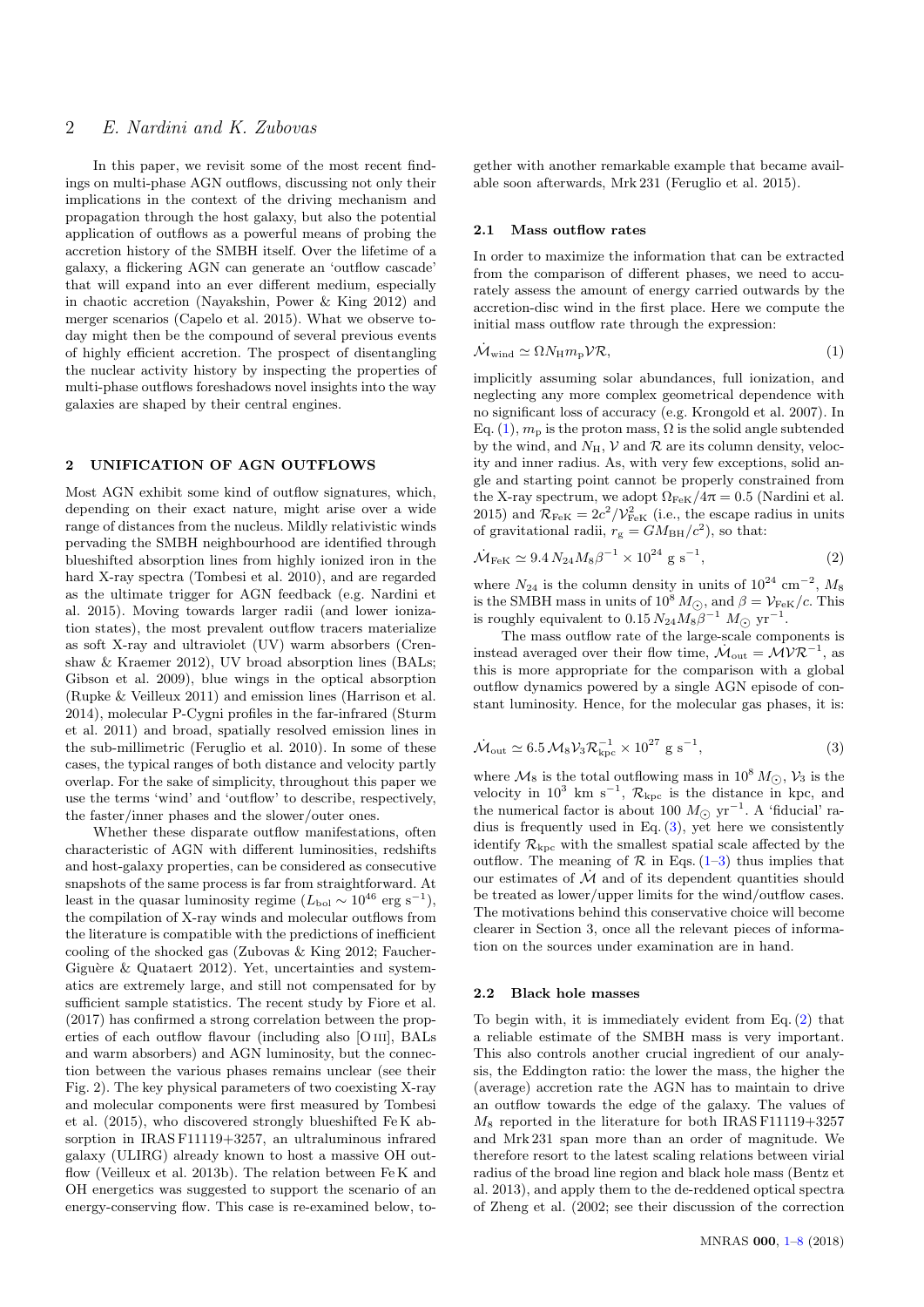for extinction local to the source). For a full width at halfmaximum (FWHM) of the H $\beta$  line of ~2000 km s<sup>-1</sup>, intrinsic  $\lambda L_{\lambda}$ (5100 Å)  $\simeq$  12.1  $L_{\odot}$ , and virial coefficient  $f = 1$ , we evaluate a SMBH mass in IRAS F11119+3257 of  $M_8$  =  $1.95^{+0.80}_{-0.54}$  (see also Hao et al. 2005). Note that the most recent works on this object have used an appreciably smaller value ( $M_8 = 0.16$ , after Kawakatu, Imanishi & Nagao 2007), which, however, turns out to be underestimated by a factor of ∼ 5 (N. Kawakatu, private communication).

For Mrk 231, exhibiting a FWHM (H $\beta$ )  $\simeq$  3100 km s<sup>-1</sup> and an extinction-corrected  $\lambda L_{\lambda}$ (5100 Å)  $\simeq$  11.5  $L_{\odot}$ , we find  $M_8 = 2.40^{+0.55}_{-0.40}$ . This is remarkably similar to the mass inferred by Leighly et al. (2014) employing the Pa $\alpha$  line width and the  $1 \mu m$  continuum luminosity (following Landt et al. 2013). Considerably lower and fairly higher values are returned, respectively, by the correlations with the stellar velocity dispersion from CO 1.6  $\mu$ m ro-vibrational band heads  $(M_8 = 0.17;$  Dasyra et al. 2006) and with the H-band magnitude of the host spheroid  $(M_8 = 3.8;$  Veilleux et al. 2009a). Yet, the former method is known to yield systematically small velocity dispersions (e.g. Rothberg et al. 2013), while the latter, in these hybrid, IR-bright systems, might suffer from heavy starburst contamination. Consequently, the corresponding dynamical and photometric black hole masses are most likely extremes, and are deemed to be less reliable than the virial ones we have retrieved above.

#### 2.3 IRAS F11119+3257

As previously mentioned, the unexpected detection of an ultra-fast wind in IRAS F11119+3257 has opened unprecedented perspectives. Since minor variations between different epochs are negligible for our purposes, the gas velocity,  $\beta = 0.253_{-0.118}^{+0.061}$ , and column density,  $N_{24} = 3.2 \, (\pm 1.5)$ , are derived from a follow-up observation of the source performed with NuSTAR (Tombesi et al. 2017), which samples the continuum also beyond the Fe K absorption feature and so provides tighter constraints on its position  $(\beta)$  and depth  $(N_{24})$ . By using these values and  $M_8 = 1.95$  in Eq. [\(2\)](#page-1-2), we obtain mass and momentum rates for the X-ray wind of  $\dot{M}_{\text{FeK}} \sim 1.5$ –6.5  $M_{\odot}$  yr<sup>-1</sup> and  $\dot{\mathcal{P}}_{\text{FeK}} = \dot{\mathcal{M}}_{\text{FeK}} \mathcal{V}_{\text{FeK}} \sim 0.8$ –  $2.8 \times 10^{36}$  dyne. It is worth noting that the latter, under our prescription for  $\mathcal{R}_{\text{FeK}}$ , does not explicitly depend on  $\beta$ .

The properties of the OH  $119 \mu m$  outflow were determined by Tombesi et al. (2015) through the radiative transfer model described in González-Alfonso et al. (2014), for a relative OH abundance of  $2.5 \times 10^{-6}$ . The absorbing material was constrained to lie within 0.1–1.0 kpc from the SMBH, with  $V_{\text{OH}} \simeq 1000 \, (\pm 200) \text{ km s}^{-1}$ . Based on our assumptions, we get  $\dot{M}_{\text{OH}} \sim 200^{-1500} M_{\odot} \text{ yr}^{-1}$  and  $\dot{P}_{\text{OH}} \sim 1$ –<br>0.  $\times 10^{36}$  does Seksement ALMA decomptions have also  $9 \times 10^{36}$  dyne. Subsequent ALMA observations have also revealed broad wings (with nominal velocity  $V_{\text{CO}} = 1000$  $km s^{-1}$ ) in the CO (1–0) emission line profile, spatially extended over distances of ∼ 4–15 kpc (Veilleux et al. 2017). The standard conversion factor of 0.8 between CO line luminosity and total molecular  $(H_2)$  mass in ULIRGs (Downes  $\&$ Solomon 1998) delivers  $\mathcal{M}_8 \sim 10 \, (\pm 4)$ , hence  $\dot{\mathcal{M}}_{\text{CO}} \sim 140$ 370  $M_{\odot}$  yr<sup>−1</sup> and  $\dot{\mathcal{P}}_{\text{CO}} \sim 0.7-2.5 \times 10^{36}$  dyne. The values of all the quantities of interest are summarized in Table [1.](#page-2-0)

The three main outflow flavours in IRAS F11119+3257, Fe K, OH and CO, are reported as red points in the momentum rate versus velocity diagram of Fig. [1,](#page-3-0) with no fur-

<span id="page-2-0"></span>Table 1. AGN and outflow properties in IRAS F11119+3257 and Mrk 231.  $\dot{M}_{\rm A}$  is the mass accretion rate,  $\alpha$  the relative AGN contribution to the bolometric luminosity  $(L_{\text{bol}})$ , and  $\eta$  the SMBH radiative efficiency. Note that the values provided for each outflow rate (mass, momentum, energy) neglect systematic uncertainties, and are meant to represent either lower (Fe K, BAL) or upper (OH, CO) limits (see the text for the full set of assumptions). OH entries for Mrk 231 refer to the high-velocity components from González-Alfonso et al. (2017), corrected to match our criteria.

|                                                       | IR 11119                  | Mrk 231                   |
|-------------------------------------------------------|---------------------------|---------------------------|
| $\log(M_{\rm BH}/M_{\odot})$                          | $8.29 \pm 0.15$           | $8.38 + 0.09$             |
| $\log\left(L_{\rm bol}/L_{\odot}\right)$              | 12.67                     | 12.60                     |
| $L_{\rm AGN}/L_{\rm Edd}$                             | $0.73\alpha$              | $0.50\alpha$              |
| $\dot{M}_{\rm A}$ $(M_{\odot}$ yr <sup>-1</sup> )     | $0.31\alpha\eta^{-1}$     | $0.27\alpha\eta^{-1}$     |
| $\dot{M}_{\rm FeK}$ $(M_{\odot}$ yr <sup>-1</sup> )   | $3.6^{+2.9}_{-2.1}$       | $1.4^{+2.0}_{-0.8}$       |
| $\mathcal{P}_{\text{Fek}}$ $(L_{\text{bol}}/c)$       | $2.9^{+1.9}_{-1.6}$       | $0.36_{-0.21}^{+0.48}$    |
| $\mathcal{E}_{\text{Fek}}(L_{\text{bol}})$            | $0.37^{+0.25}_{-0.27}$    | $0.012_{-0.007}^{+0.016}$ |
| $\dot{M}_{\rm BAL}$ ( $M_{\odot}$ yr <sup>-1</sup> )  |                           | $12^{+8}_{-4}$            |
| $\mathcal{P}_{\text{BAL}}(L_{\text{bol}}/c)$          |                           | $0.67^{+0.50}_{-0.32}$    |
| $\mathcal{E}_{\text{BAL}}\left(L_{\text{bol}}\right)$ |                           | $0.005^{+0.005}_{-0.003}$ |
| $\dot{M}_{\text{OH}}$ $(M_{\odot} \text{ yr}^{-1})$   | $600^{+900}_{-400}$       | (1370)                    |
| $\mathcal{P}_{\rm OH}(L_{\rm bol}/c)$                 | $6.4^{+9.6}_{-4.5}$       | (11.0)                    |
| $\mathcal{E}_{\rm OH}(L_{\rm bol})$                   | $0.011^{+0.017}_{-0.009}$ | (0.012)                   |
| $\dot{M}_{\rm CO}$ $(M_{\odot}~{\rm yr}^{-1})$        | $255 \pm 115$             | $870 \pm 330$             |
| $\mathcal{P}_{\rm CO}(L_{\rm bol}/c)$                 | $2.7 \pm 1.5$             | $9.2 + 4.5$               |
| $\mathcal{E}_{\text{CO}} (L_{\text{bol}})$            | $0.005^{+0.003}_{-0.004}$ | $0.013 + 0.008$           |

ther corrections. Notably, evidence for widespread outflows in this source is also found in other gas phases, in particular Na I D (Rupke, Veilleux & Sanders 2005), [O III] (Lípari et al. 2003) and [Ne v] (Spoon & Holt 2009), but unfortunately none of these has been investigated as yet in sufficient detail to be assigned a precise location in this plot.

#### 2.4 Mrk 231

Being an AGN-dominated ULIRG, Mrk 231 qualifies as the nearest quasar known. Given its proximity and excellent observational coverage, it is the ideal target to explore all the possible connections between AGN-driven outflows. Indeed, Mrk 231 displays almost every kind of outflow features commonly found among AGN (e.g. Lípari et al. 2009; Feruglio et al. 2010; Fischer et al. 2010; Rupke & Veilleux 2011; González-Alfonso et al. 2014; Aalto et al. 2015; Morganti et al. 2016). A very deep Chandra exposure in the X-rays has recently brought out also a moderately fast Fe K wind  $(\beta = 0.067_{-0.010}^{+0.007}$ ; Feruglio et al. 2015), whose properties are determined as above. With  $N_{24} = 0.27^{+0.36}_{-0.15}$  and  $M_8 = 2.4$ , from Eq. [\(2\)](#page-1-2) we now obtain  $\dot{M}_{\text{FeK}} \sim 0.6-3.4 M_{\odot} \text{ yr}^{-1}$  and  $\dot{\mathcal{P}}_{\text{FeK}} \sim 0.7 \text{--} 4.3 \times 10^{35} \text{ dyne (Table 1)}.$  $\dot{\mathcal{P}}_{\text{FeK}} \sim 0.7 \text{--} 4.3 \times 10^{35} \text{ dyne (Table 1)}.$  $\dot{\mathcal{P}}_{\text{FeK}} \sim 0.7 \text{--} 4.3 \times 10^{35} \text{ dyne (Table 1)}.$ 

Mrk 231 also belongs to the subclass of FeLoBALs, in that it shows broad UV absorption in several transitions of low-ionization species, including Fe ii. This allows us to probe an intermediate scale (in  $log R$ ) between the accretion disc and the host galaxy. The location of the gas responsible for these features was estimated to be of the order of 0.1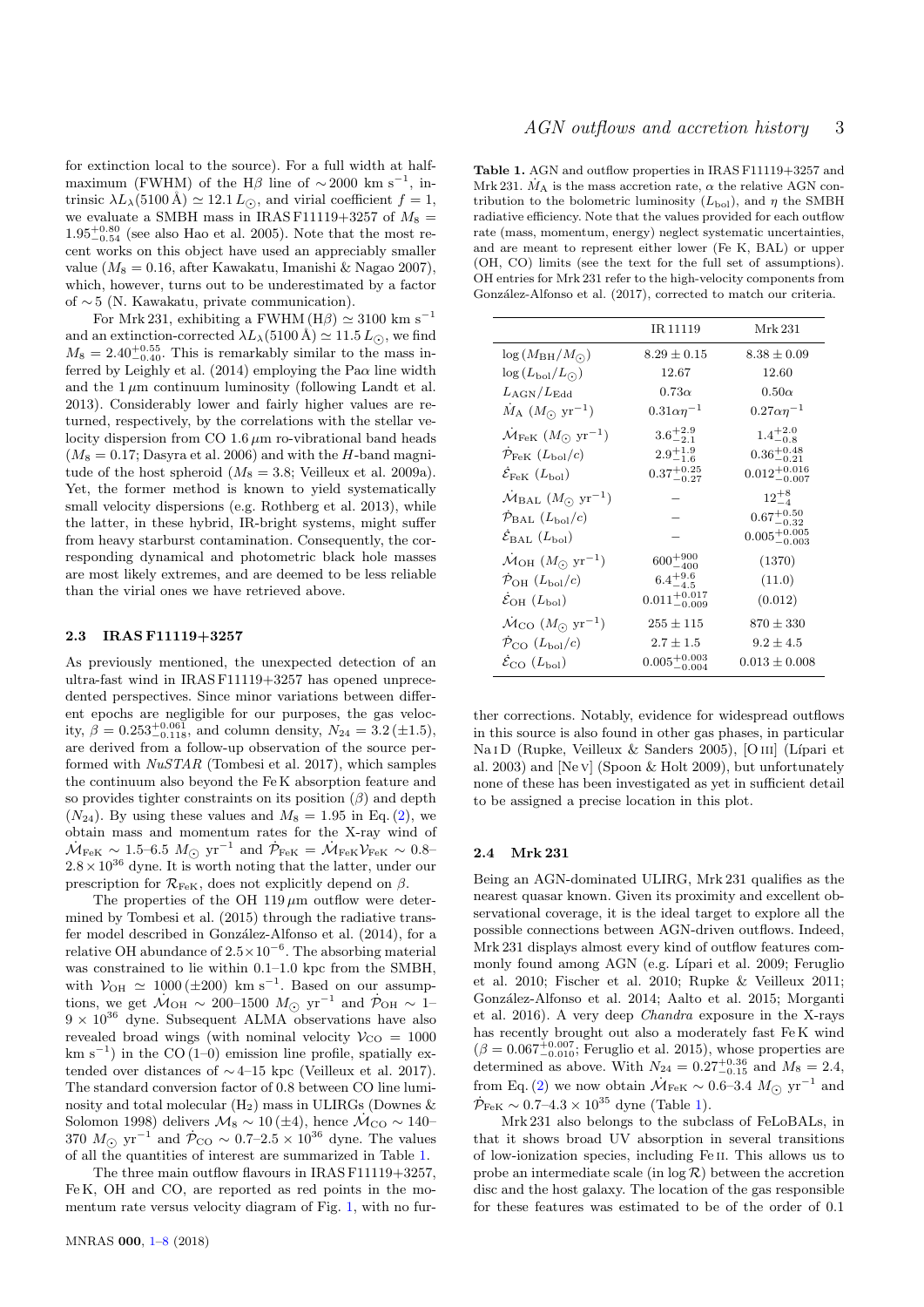

<span id="page-3-0"></span>Figure 1. Momentum rate (in units of  $L_{\text{bol}}/c$ ) against velocity of the multi-phase outflows in IRAS F11119+3257 (red) and Mrk 231 (blue). The different symbols refer to the outflow type: Fe K (dot), BAL (diamond), OH (cross), and CO (square). The dashed horizontal and diagonal lines correspond to momentum and energy conservation. Error bars  $(1\sigma)$  are purely statistical, while arrows indicate whether a given measure should be considered as a lower or an upper limit (see the text for details).

kpc by Leighly et al. (2014), by applying a photoionization model, while Veilleux et al. (2016) argued for distances as small as a few pc, based on the physical conditions necessary to detect absorption from excited states of Fe ii. The BAL mass ouflow rate is then calculated using Eq.  $(1)$ , assuming a covering factor of  $\Omega_{\text{BAL}}/4\pi = 0.2$  (Dunn et al. 2010) and a radius of  $\mathcal{R}_{BAL} = 2$  pc. Accordingly, this should be taken as a conservative measure as well. For  $\mathcal{V}_{\text{BAL}} \sim 4500 \, (\pm 1000)$ <br>km s<sup>-1</sup> and  $N_{24} \simeq 0.05_{-0.01}^{+0.03}$  (Leighly et al. 2014), we derive  $\dot{M}_{\text{BAL}} \sim 8-20 M_{\odot} \text{ yr}^{-1}$  and  $\dot{P}_{\text{BAL}} \sim 1.8-6 \times 10^{35} \text{ dyne.}$ 

We finally consider the  $CO(2-1)$  outflow from Feruglio et al. (2015). The mass outflow rate has some mild radial dependence out to ∼ 1.3 kpc, with nearly constant velocity,  $V_{\text{CO}} \simeq 850 \, (\pm 150) \, \text{ km s}^{-1}$ . Here we take into account the total mass,  $\mathcal{M}_8 \simeq 3 \, (\pm 1)$ , which has been corrected for the slightly larger  $CO$ -to- $H<sub>2</sub>$  conversion factor used in this work. For  $\mathcal{R}_{CO} = 0.3$  kpc, the resulting mass and momentum rates are, respectively,  $\dot{M}_{\rm CO} \sim 540$ –1200  $M_{\odot}$  yr<sup>-1</sup> and  $\overline{\mathcal{P}}_{\text{CO}} \sim 2.4$ –7 × 10<sup>36</sup> dyne. Feruglio et al. (2015) also showed that the neutral gas phase occupies a well-defined region of the momentum rate versus velocity diagram (Fig. [1\)](#page-3-0), even when studied through alternative tracers. We can therefore take advantage of the wealth of available data on Mrk 231 to independently support the inferred outflow rates. By converting to our definitions the parameters of the two highvelocity ( $V_{\text{OH}} = 550$  and 700 km s<sup>-1</sup>) OH components identified by González-Alfonso et al. (2017), we indeed achieve fully consistent reference values, which are listed within brackets in Table [1.](#page-2-0) In the wake of this excellent match, in the remainder of this paper we can safely adopt our CObased estimates as representative of the large-scale, neutral outflow.

#### 3 DISCUSSION

The diagram in Fig. [1](#page-3-0) has been mostly read so far as a diagnostic of the launching and driving mechanisms of AGN outflows. For this reason, the momentum rate is conveniently normalized to  $L_{\text{AGN}}/c$ , giving the boost factor  $(\beta)$  over the AGN radiative input. For a wind initially driven by radiation pressure in the Eddington regime, and then expanding adiabatically, the boost factor grows from  $\mathcal{B} \sim 1$  at launch to  $\beta \sim 10$ –20 at kpc scales (Zubovas & King 2012). As ULIRGs are also host to fierce star formation, whose contribution to the total energy output is not trivial to disentangle from that of the AGN (e.g. Nardini et al. 2010), the measure of  $L_{\text{AGN}}$  is somewhat dependent on the adopted method. We thus prefer to normalize the momentum rates to  $L_{\text{bol}}/c$ , where the bolometric luminosity is  $L_{\text{bol}} \sim 1.8$ and  $1.5 \times 10^{46}$  erg s<sup>-1</sup> for IRAS F11119+3257 and Mrk 231, respectively (Veilleux et al. 2009b). This only introduces a common, minor (both sources are widely believed to be AGN-dominated) shift downwards of each point in the 'momentum boost' diagram of Fig. [1,](#page-3-0) without affecting their relative positions. Much larger uncertainties are associated to all the assumptions underlying our estimates, as emphasized earlier in our derivation of the mass (hence momentum) outflow rates. We refer to Harrison et al. (2018) for a more extensive discussion on these issues. Here we have resolved to partly keep the impact of systematics under control by not dealing with the 'actual' values of  $\dot{\mathcal{P}}$ , but with indicative lower (Fe K, BAL) and upper (OH, CO) limits.

In this context, we follow a simple analytical approach for the interpretation of Fig. [1,](#page-3-0) as this can be already very informative. At accretion rates close to Eddington, the wind's optical depth to electron scattering  $(\tau)$  is naturally around unity (King & Pounds 2003; Reynolds 2012). Consequently, in the single-scattering limit, it is:

<span id="page-3-1"></span>
$$
\dot{\mathcal{P}} = \dot{\mathcal{M}} \mathcal{V} \simeq \tau \frac{L_{\text{AGN}}}{c} \sim \frac{L_{\text{AGN}}}{c}.
$$
\n(4)

If we now define  $\dot{m}_{\rm A}$  and  $\dot{m}_{\rm L}$  as the mass accretion and loss rates in units of Eddington, and  $\eta$  as the SMBH radiative efficiency, two immediate ramifications of Eq. [\(4\)](#page-3-1) are:

<span id="page-3-2"></span>
$$
\eta \simeq \frac{\dot{m}_{\rm L}}{\dot{m}_{\rm A}} \frac{\mathcal{V}}{c} = \frac{\dot{m}_{\rm L}}{\dot{m}_{\rm A}} \beta \tag{5}
$$

<span id="page-3-3"></span>and  
\n
$$
\dot{\mathcal{E}} = \frac{1}{2} \dot{\mathcal{M}} \mathcal{V}^2 \simeq \frac{1}{2} \beta L_{\text{AGN}},\tag{6}
$$

where  $\dot{\mathcal{E}}$  is the rate at which mechanical energy is injected into the host environment through the fast X-ray wind. These approximations can be reasonably applied to both IRAS F11119+3257 and Mrk 231, for which  $\dot{m}_A \sim 0.7\alpha$  and 0.5 $\alpha$ , respectively, where  $\alpha$  is the fractional AGN contribution to  $L_{\text{bol}}$ . Incidentally, we note that Eq. [\(5\)](#page-3-2), with accurate data over large samples, could provide independent constraints on the SMBH spin distribution. Irrespective of the exact value of  $\eta$ , the range of  $\mathcal{M}_{\text{FeK}}$  plainly encompasses also the mass accretion rate for both AGN (Table [1\)](#page-2-0). Given the sizeable uncertainties, in the following we can assume  $m<sub>L</sub> \sim m<sub>A</sub>$  with no loss of generality, so that  $\eta = \beta$ .

From Fig. [1,](#page-3-0) a striking contrast emerges between the various outflow manifestations in IRAS F11119+3257 (red) and in Mrk 231 (blue). In the former source, despite a difference in distance of at least an order of magnitude, the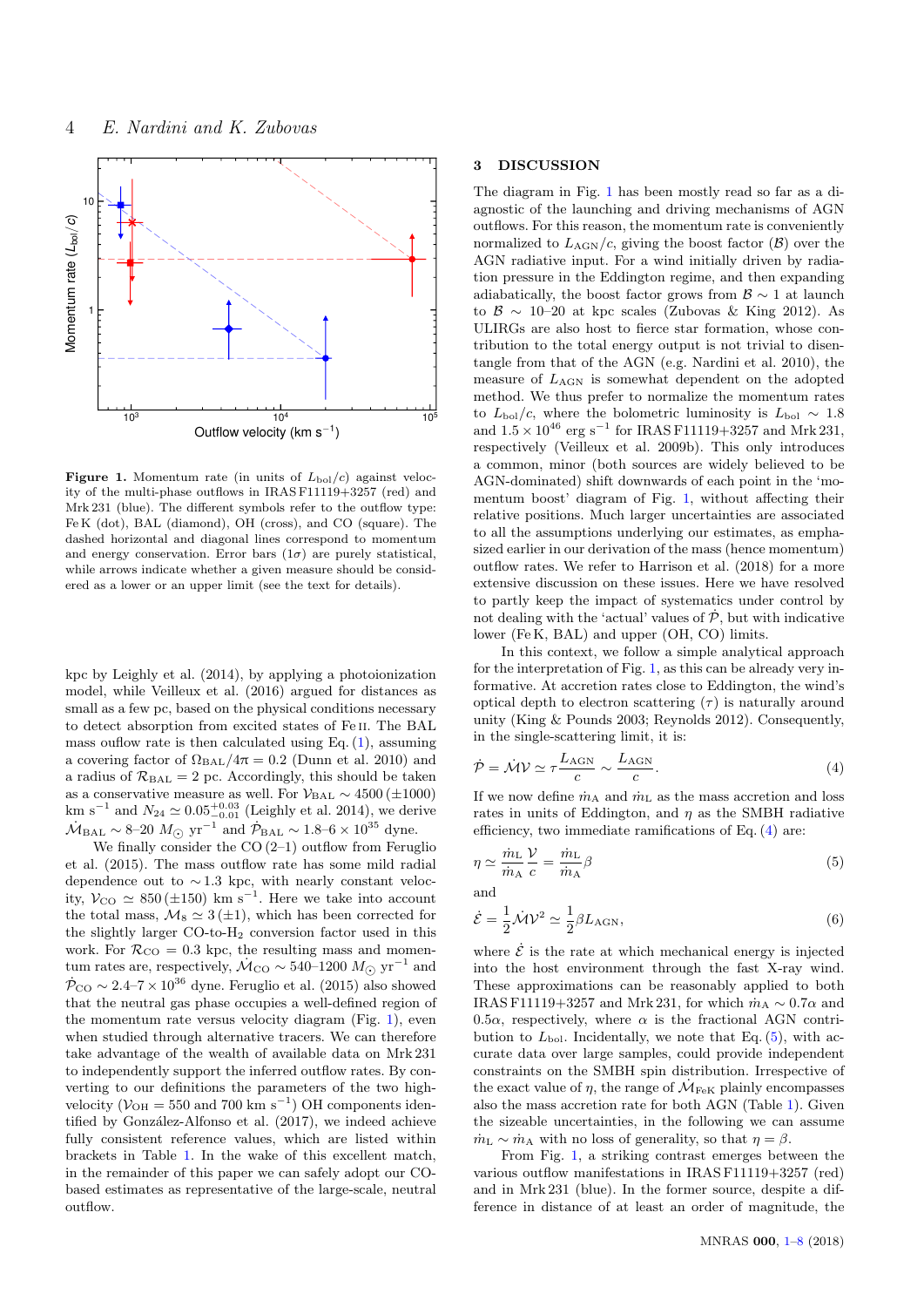OH and CO components have nearly identical velocity and very similar mass outflow rates, as if the outflow were not yet coasting but mass loading had stopped. Furthermore, both molecular phases lie rather far from the predictions for a fully energy-conserving case, based on the contemporary thrust of the Fe K wind. This, in particular, is apparently at odds with the claim of Tombesi et al. (2015), who used a finite thickness of the OH shell to compute an 'instantaneous' value of  $\dot{\mathcal{P}}_{\text{OH}}$ , and corrected  $\dot{\mathcal{P}}_{\text{FeK}}$  downwards to match the inferred OH covering factor of  $\sim$  0.2. The properties in Fig. [1](#page-3-0) would entail a stable energy input from the AGN over several Myr (see also Veilleux et al. 2017), but a fairly small coupling efficiency between the fast and the slow components. Alternatively,  $\dot{\mathcal{P}}_{\text{FeK}}$  must be either overestimated or higher than in past epochs. Yet, our revised measure of the SMBH mass does not require the SMBH to accrete at super-Eddington rates, so the present activity could have been maintained for a period commensurate with the age of the CO outflow  $(\mathcal{R}_{CO}/\mathcal{V}_{CO} > 4 \text{ Myr})$ , especially in a ULIRG, where the gas supply to the central regions is governed by enhanced gravitational disturbances.

This notwithstanding, it should be kept in mind that in our analysis we are comparing truly 'instantaneous' (X-ray wind) and 'time-averaged' (molecular outflow) quantities, so the ratio  $\mathcal{T}_{\text{FeK}}^{\text{CO}} = \mathcal{E}_{\text{CO}} / \mathcal{E}_{\text{FeK}}$  represents an equally effective but less biased indicator to constrain the wind efficiency. The mechanical energy of the CO phase integrated over its flow time (which only depends on observables: total outflowing mass and velocity) is  $\mathcal{E}_{\text{CO}} \sim 0.4$ –1.6 × 10<sup>58</sup> erg, and it can be provided by the SMBH wind in just  $\mathcal{T}_{\text{FeK}}^{\text{CO}} \sim 0.01{\text{-}}0.27 \text{ Myr}$ .<br>This range can be stretched up to  $0.4\alpha^{-1}$  Myr by directly using Eq. [\(6\)](#page-3-3), but this would neglect the fact that  $\dot{\mathcal{P}}_{\text{FeK}}$  in IRAS F11119+3257 formally exceeds  $L_{\rm AGN}/c$  by a factor of  $\sim 3\alpha^{-1}$ , consistent with the estimated optical depth of the wind,  $\tau \geq 2.5$  ( $N_{\text{H}}$  is insensitive to any fully ionized gas). We thus conclude that  $\mathcal{T}_{\text{FeK}}^{\text{CO}} \ll \mathcal{R}_{\text{CO}}/\mathcal{V}_{\text{CO}}$ . Whether this is symptomatic of a real discrepancy between the energetics and lifetime of the CO outflow and the current AGN activity level is contingent upon the fraction of energy injected into the system through the fast wind that is eventually converted into bulk motion of the shocked ambient gas. This amount also depends on the density and metallicity of the interstellar medium (ISM), but it is typically of the order of ∼ 10–20 per cent of the input mechanical energy (e.g. Richings & Faucher-Giguère 2017). The range for  $\mathcal{T}^{\text{CO}}_{\text{FeK}}$  above is therefore ∼ 5–10 times shorter than the intrinsic wind lifetime,  $\mathcal{T}_{wind}$ . None the less, some tension remains, which can be further mitigated by allowing for a combination of narrower opening angle and iron overabundance (hence smaller equivalent  $N_{\rm H}$ ), but is unlikely to be completely removed unless the source has also been caught in an unusual Fe K outburst state, implying a high degree of fine-tuning.

In this light, we cannot rule out the possibility that the CO outflow is actually the result of a previous Eddingtonlimited accretion episode. We follow this conjecture in the simplified analytical framework that describes the galactic environment as an isothermal sphere (e.g. Zubovas & King 2012), according to which the relation between mass outflow rate and velocity of the swept-up gas is given by:

$$
\dot{\mathcal{M}} \simeq \frac{2f_{\rm g}\sigma^2}{G} \mathcal{V},\tag{7}
$$

# AGN outflows and accretion history 5

where  $f_{\rm g}$  is the gas fraction and  $\sigma$  is the velocity dispersion. The very presence of a large-scale outflow suggests that the SMBH in IRAS F11119+3257 has already reached the  $M_{\rm BH}$ - $\sigma$  relation (King 2010), so we can assume  $\sigma = 180$  km s<sup>-1</sup> (as appropriate for  $M_8 \sim 2$ ; Kormendy & Ho 2013) and apply Eq. [\(7\)](#page-4-0) to the CO phase, deriving  $f_{\text{CO}} \sim 0.01-0.025$ , which is much smaller than the cosmological value,  $f_c \approx 0.16$ . Were it still pushed by a constant driving force  $L_{\text{AGN}}/c$ , such a tenuous gas component should travel at significantly larger velocity (King et al. 2011):

$$
\mathcal{V} \simeq \frac{\gamma + 1}{2} \left[ \frac{2\eta \dot{m}_{\rm A} f_{\rm c}}{3f_{\rm g}} \sigma^2 c \right]^{1/3} \approx 3000 \text{ km s}^{-1},\tag{8}
$$

with  $\gamma$  specific heat ratio,  $f_{\rm g} = f_{\rm CO}$  and  $\eta \dot{m}_{\rm A} \sim \beta$  (Eq. [5\)](#page-3-2). From this, as per equation (7) in Zubovas & King (2012), we can infer the radius  $(R_{\text{off}})$  where the putative coasting stage started, after a sudden AGN switch-off:

$$
\left(\frac{\mathcal{V}_{\text{CO}}}{V_{\text{off}}}\right)^2 \sim 3 \left(\frac{R_{\text{off}}}{\mathcal{R}_{\text{CO}}}\right)^2 - 2 \left(\frac{R_{\text{off}}}{\mathcal{R}_{\text{CO}}}\right)^3. \tag{9}
$$

In this scenario, the outflow must have lost radiative support when its distance from the AGN was about one fifth of the current one, which, for constant deceleration, corresponds to at least 1.5 Myr ago. This guess strongly depends on the actual radius of the CO shell, whose thickness of ∼ 10 kpc is indeed quite challenging, but widely separated AGN episodes are more likely to have distinct energy budgets (e.g.  $\dot{\mathcal{E}}_{\text{FeK}}$ ). We could argue that what we see on the large scales, although consistent with the steady driving from an AGN of lower, relatively constant luminosity (proportional to the duty cycle of Eddington-limited accretion; cf. Veilleux et al. 2017), is in fact the result of several short  $\dot{m}_{A} \sim 1$  bursts (e.g. Zubovas & King 2016), only entraining the diffuse ISM of the galaxy while leaving behind the denser clumps. Molecules can form at later times within the outflow (Zubovas & King 2014), as radiative cooling occurs within ∼ 1 Myr under most circumstances (Richings & Faucher-Giguère 2017). Projection effects, however, are certainly involved, and radial profiles of velocity and mass outflow rate would be needed to distinguish between different histories. It is also worth noting that, if multiple gas phases coexist at the same radius, the total mass outflow rate can be easily underestimated, and so the required duration of Eddington-limited AGN activity ( $\sim \mathcal{T}_{wind}$ ).

<span id="page-4-0"></span>Turning now to the interpretation of the OH outflow in IRAS F11119+3257, this is exempt from the main shortcomings that affect its CO counterpart. The SMBH wind can take up to  $\mathcal{T}_{\text{FeK}}^{\text{OH}} = \mathcal{E}_{\text{OH}} / \dot{\mathcal{E}}_{\text{FeK}} \sim 0.03$  Myr to supply the kinetic energy carried by the OH phase,  $\mathcal{E}_{\text{OH}} \sim 0.13 1.5 \times 10^{57}$  erg. Considering the amount of wind's mechanical power that ends up stored as thermal energy of the shocked ISM or used in the gravitational and expansion work, there is already overlap with the OH flow time of 0.1–1 Myr. Moreover, at sub-kpc scales inverse Compton cooling by the AGN radiation field can lead to non negligible radiative losses in the shocked wind (Ciotti & Ostriker 1997, 2001; King 2003). With no compelling necessity for the AGN to be more powerful than in the recent past, it is then plausible that the Fe K and OH flows are both part of the same AGN event, related to the ongoing luminous stage. Remarkably, this implies that even momentum boosts of a few  $(\mathcal{B}_{OH}/\mathcal{B}_{FeK} \sim 2)$ can be fully compatible with the adiabatic expansion of hot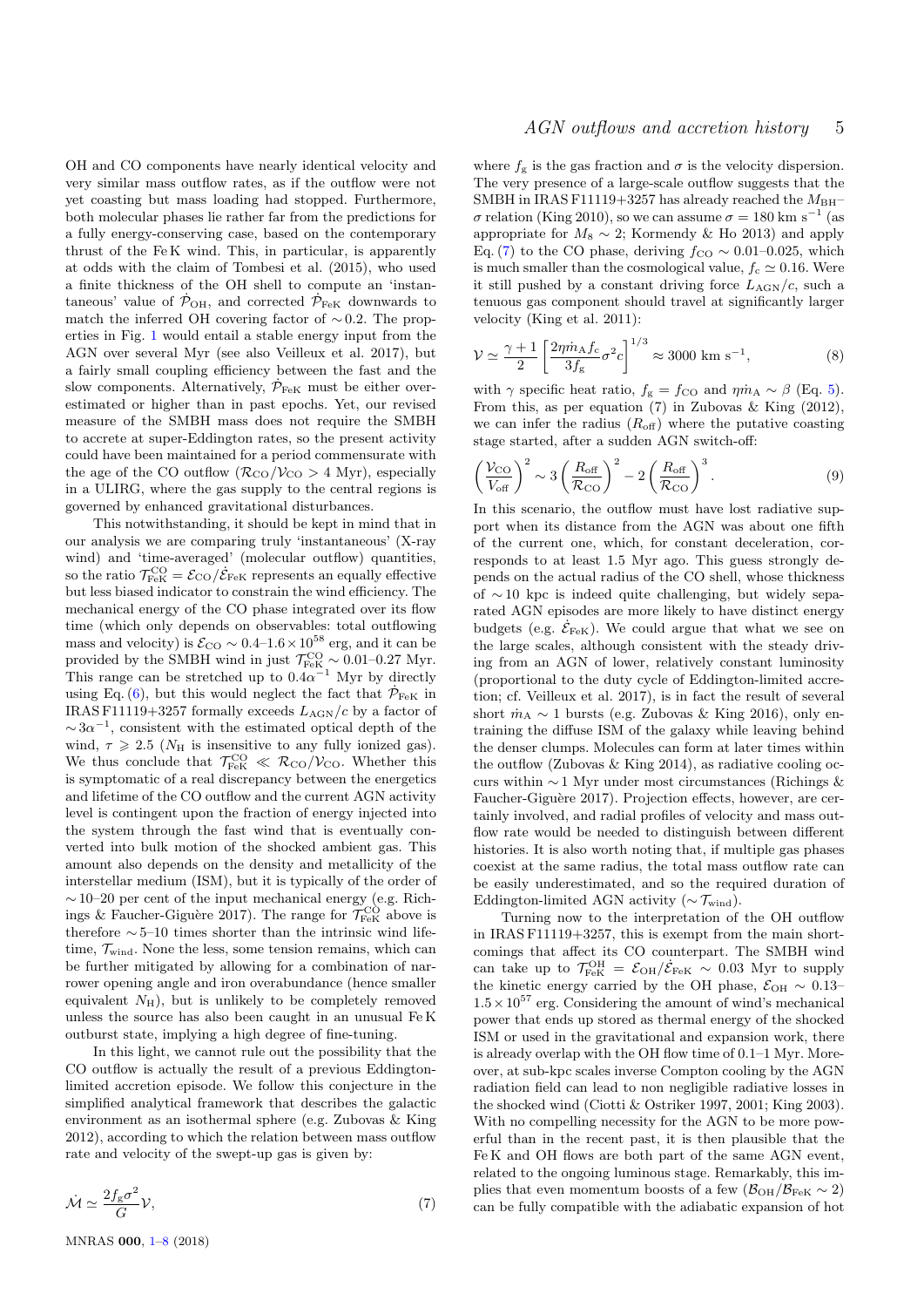wind bubbles. On the other hand, the similarity of the OH and CO outflow velocities might just be serendipitous, due to the fact that OH is driven to slower speeds because it is denser ( $f_{\text{OH}} \sim 0.01{\text{-}}0.10$  from Eq. [7\)](#page-4-0), consistent with the hypothesis that some clumps survived the previous outflow(s) to be disrupted by the current one.

Based on Fig. [1,](#page-3-0) the outflows in Mrk 231 are apparently much easier to explain. This relies on two obvious reasons: the SMBH wind is about four times slower, and the outflow is extended only out to  $\sim$  3 kpc (Rupke & Veilleux 2011). The mechanical energy of the molecular gas,  $\mathcal{E}_{\text{CO}} \sim 1.3 3 \times 10^{57}$  erg, can be released by the AGN in  $\mathcal{T}_{\text{Fek}}^{\text{CO}} \sim 0.1$ -1.3 Myr, in perfect agreement with the age of the outflow. As the three phases share a common range of kinetic power at  $\sim 0.5$ -1 $\alpha^{-1}$  per cent of  $L_{\rm AGN}$  (Table [1\)](#page-2-0), Mrk 231 seems, at face value, a genuine case of energy conservation. Once a realistic efficiency is taken into account, however, the Fe K wind is presumably too faint to propel the CO outflow, in spite of the lower/upper limit nature of their relative figures. In this sense, the BAL component would actually stand out as a more convincing driver, since its mass-loss rate can be substantially underestimated if our choice of  $\mathcal{R}_{BAL}$  is overly conservative. The most critical aspect is thus the physical relationship between the Fe K and BAL winds.

An X-ray/UV connection is well-established in AGN for the slower warm absorbers (Crenshaw & Kraemer 2012), where the various features arise in the same, stratified medium, yet Fe K absorption and BALs are rarely seen together. Consequently, their possible links have been never investigated in great detail, also because the initial conditions in numerical simulations of AGN outflows do not need to firmly discriminate between the two. While evidence for an intrinsic X-ray weakness of BAL quasars is now growing (e.g. Luo et al. 2014), with Mrk 231 itself fitting into this picture (Teng et al. 2014), the UV spectral properties of sources hosting ultra-fast X-ray winds have been largely overlooked so far. In Mrk 231, it would be tempting to speculate that we are witnessing, thanks to the X-ray weakness, the transition from continuum to line driving, as the ionization in the pre-shock SMBH wind drops with distance. This, however, is likely too simplistic once compared to the highly complex UV spectrum, which rather points to a clumpy outflow (Veilleux et al. 2013a, 2016). In general, Fe K and BAL features could even be co-spatial at sub-pc scales, if disc winds are strongly inhomogeneous (e.g. Hamann et al. 2018).

# <span id="page-5-0"></span>4 FUTURE DEVELOPMENTS

In this paper, we have illustrated how the 'momentum boost' diagram could become a powerful tool not only for attempting a connection between the different manifestations of outflows in AGN, but also for reconstructing an empirical history of SMBH accretion. Under the hypothesis of a virtually adiabatic expansion of the hot, shocked winds (Faucher-Giguère & Quataert 2012), the proposed application of this diagram is very promising, since any major deviations from the expected trends would then be directly attributable to fluctuations in the past AGN activity. Our re-examination of IRAS F11119+3257 and Mrk 231, carried out within a basic analytical framework and intended as a preliminary proof of concept, is still incapable of providing any conclusive results,

owing to the large measure uncertainties and systematics. For these objects, however, there is ample room for cutting the error bars down through the acquisition of higher quality data, whereas filling the 'momentum boost' diagram with other outflow phases would allow a better sampling of the velocity and mass outflow rate radial profiles. Systematics can instead be overcome only through unbiased campaigns to increase the overall statistics, a step that is now widely recognized as mandatory (Cicone et al. 2018).

A complementary effort on the theoretical side is also desirable. Future observations should be complemented by more detailed simulations to take into account the timeevolution of AGN activity, wind mechanical power and ISM properties, with specific regard for the peculiar ULIRG environment. Indeed, ULIRGs might easily depart from the main assumptions of the current analytical models, such as spherical symmetry, and also the appropriateness of the standard SMBH scaling relations is somewhat questionable. Even so, ULIRGs remain the best laboratories to study AGN feedback in its radiative mode (Fabian et al. 2012). Finding the most powerful outflows in the local Universe among ULIRGs (e.g. González-Alfonso et al. 2017; Rupke, Gültekin & Veilleux 2017) is nothing but an indirect consequence of cosmic downsizing. It is not our aim here to discuss the global effects of AGN outflows, but it is not particularly surprising that their impact is rather limited in Seyfert galaxies (Bae et al. 2017; Rosario et al. 2018), where  $\dot{m}_{A} \sim 0.01-0.1$ . In sub-Eddington AGN, continuum scattering is not an effective mechanism for driving persistent X-ray winds, which are then unlikely to deposit enough energy to sustain a feedback process as required by galaxy evolution models. This is reflected by a twofold observational evidence, for which not only are Fe K winds in Seyferts slower, on average, than in quasars ( $\beta$  < 0.1 against  $\beta$  > 0.2), but they also have a markedly transient nature. Their detection rate, in Seyferts with at least one such claim over multiple observations, is well below 50 per cent, with just a handful of exceptions (Tombesi et al. 2010; Gofford et al. 2013).

Conversely, ultra-fast winds are almost ubiquitous in the high-efficiency accretion regime of quasars, and likewise in that of Narrow-Line Seyfert 1 galaxies (Hagino et al. 2016; Parker et al. 2017) and ultraluminous X-ray sources (Pinto, Middleton & Fabian 2016). In ULIRGs, the merger-induced dissipation of ISM angular momentum and the subsequent availability of an abundant gas supply for SMBH growth can give rise to prolonged and/or recursive Eddington-limited accretion phases. In addition, also line driving and radiation pressure on dust (Ishibashi, Fabian & Maiolino 2018) can significantly contribute to push the wind outwards, making it possible in the long term to fully erode the dense cold clumps that would otherwise survive owing to Rayleigh-Taylor instabilities. Clumps might re-form further out, resulting in an inside-out quenching (Tacchella et al. 2015) and even in residual star formation (Maiolino et al. 2017).

The 'Eddington connection' between quasars/ULIRGs, Narrow-Line Seyfert 1 galaxies (NLS1s) and ultraluminous X-ray sources (ULXs) offers other intriguing hints. In some local NLS1s, the models of optical/UV accretion-disc emission overpredict the observed X-ray spectrum, suggesting that a large fraction of the accretion power is not converted into radiation but employed to launch a wind (Jin et al. 2017). Similarly, it has been recently proposed that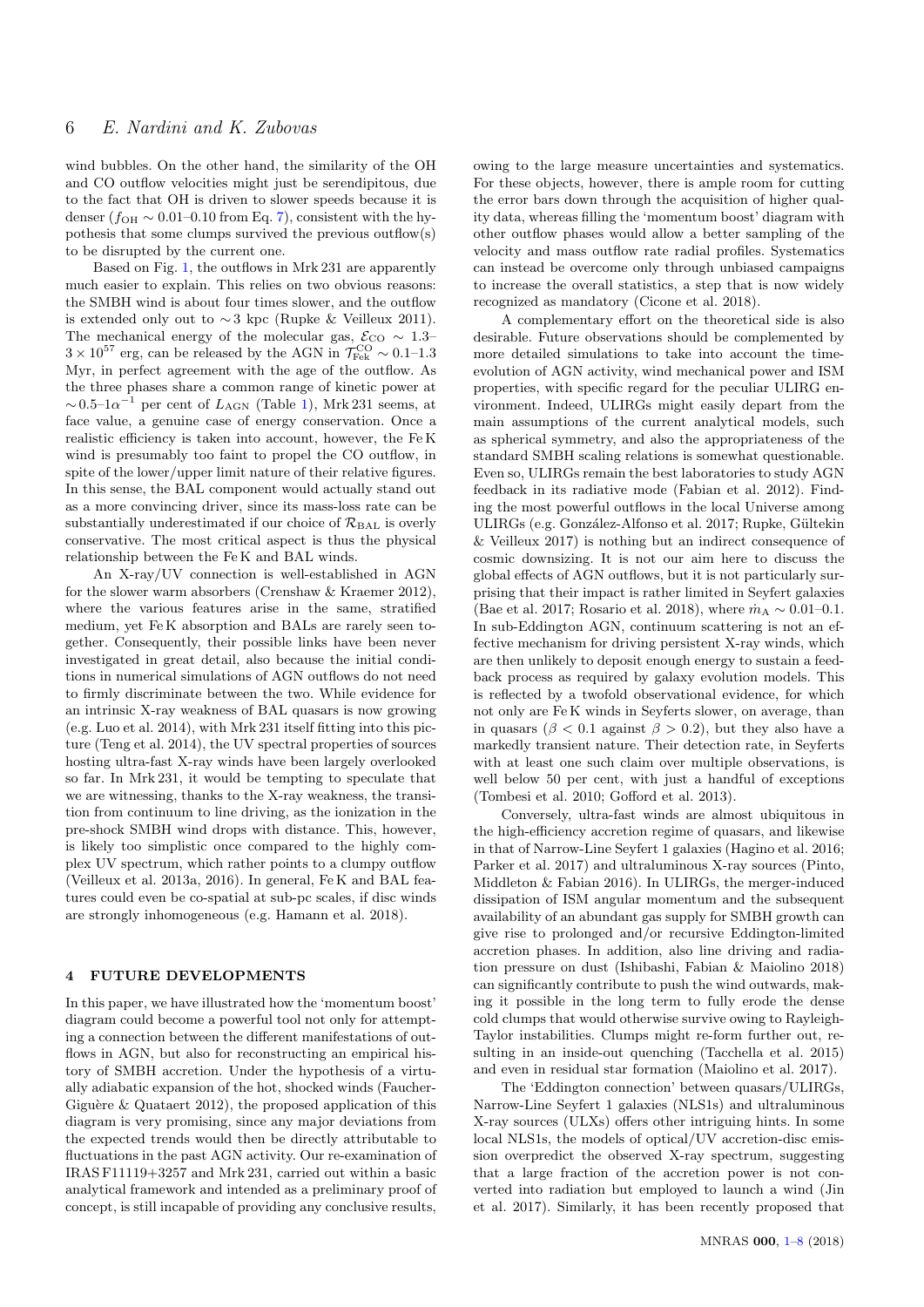the so-called ultraluminous supersoft sources, arguably the most exotic class of accreting objects, are simply ULXs seen through an optically thick wind (Urquhart & Soria 2016). This sheds new light also on the X-ray weakness of quasars, which might be at the same time a requisite for winds (for instance, by avoiding over-ionization and so enabling line driving; Murray et al. 1995) and their consequence. If the broadband spectral energy distribution retains the signatures of the blow-out phase, X-ray winds can be studied even when the usual Fe K tracers are inaccessible. This is of primary importance for the prospect of extending the 'momentum boost' diagram to the high-redshift AGN populations around the peak of the cosmic accretion history, when winds must have shaped the galaxies as we see them today.

These and other relevant aspects of AGN outflows will be investigated in more detail from both an observational and a theoretical standpoint in future works.

#### ACKNOWLEDGMENTS

We thank the anonymous referee for the insightful and constructive comments that helped us improve the clarity of the paper, and Chiara Feruglio, Nozomu Kawakatu, Eleonora Sani, Francesco Tombesi and XianZhong Zheng for sharing information or useful discussion. EN acknowledges funding from the European Union's Horizon 2020 research and innovation programme under the Marie Skłodowska-Curie grant agreement no. 664931, and is grateful to the Centre for Extragalactic Astronomy, Durham University, for recurrent hospitality. KZ is funded by the Research Council Lithuania through the grant no. MIP-17-78.

#### REFERENCES

- Aalto S., et al., 2015, A&A, 574, A85
- Bentz M. C., et al., 2013, ApJ, 767, 149
- Bae H.-J., Woo J.-H., Karouzos M., Gallo E., Flohic H., Shen Y.,
- Yoon S.-J., 2017, ApJ, 837, 91
- Bischetti M., et al., 2017, A&A, 598, A122
- Capelo P. R., Volonteri M., Dotti M., Bellovary J. M., Mayer L.,
- Governato F., 2015, MNRAS, 447, 2123
- Carniani S., et al., 2015, A&A, 580, A102
- Cicone C., et al., 2014, A&A, 562, A21
- Cicone C., Brusa M., Ramos Almeida C., Cresci G., Husemann B., Mainieri V., 2018, NatAs, 2, 176
- 
- Ciotti L., Ostriker J. P., 1997, ApJ, 487, L105 Ciotti L., Ostriker J. P., 2001, ApJ, 551, 131
- Crenshaw D. M., Kraemer S. B., 2012, ApJ, 753, 75
- Dasyra K. M., et al., 2006, ApJ, 651, 835
- Downes D., Solomon P. M., 1998, ApJ, 507, 615
- Dunn J. P., et al., 2010, ApJ, 709, 611
- Fabian A. C., 2012, ARA&A, 50, 455
- Faucher-Giguère C.-A., Quataert E., 2012, MNRAS, 425, 605
- Feruglio C., Maiolino R., Piconcelli E., Menci N., Aussel H.,
- Lamastra A., Fiore F., 2010, A&A, 518, L155
- Feruglio C., et al., 2015, A&A, 583, A99
- Fiore F., et al., 2017, A&A, 601, A143
- Fischer J., et al., 2010, A&A, 518, L41
- Gabor J. M., Bournaud F., 2014, MNRAS, 441, 1615
- Gibson R. R., et al., 2009, ApJ, 692, 758
- Gofford J., Reeves J. N., Tombesi F., Braito V., Turner T. J., Miller L., Cappi M., 2013, MNRAS, 430, 60
- Gonz´alez-Alfonso E., et al., 2014, A&A, 561, A27

Gonz´alez-Alfonso E., et al., 2017, ApJ, 836, 11

- Hamann F., Chartas G., Reeves J., Nardini E., 2018, MNRAS, in press
- Hao C. N., Xia X. Y., Mao S., Wu H., Deng Z. G., 2005, ApJ, 625, 78
- Hagino K., Odaka H., Done C., Tomaru R., Watanabe S., Takahashi T., 2016, MNRAS, 461, 3954
- Harrison C. M., 2017, NatAs, 1, 0165
- Harrison C. M., Alexander D. M., Mullaney J. R., Swinbank A. M., 2014, MNRAS, 441, 3306
- Harrison C. M., Costa T., Tadhunter C. N., Flütsch A., Kakkad D., Perna M., Vietri G., 2018, NatAs, 2, 198
- Ishibashi W., Fabian A. C., Maiolino R., 2018, MNRAS, 476, 512
- Jin C., Done C., Ward M., Gardner E., 2017, MNRAS, 471, 706
- Kawakatu N., Imanishi M., Nagao T., 2007, ApJ, 661, 660
- King A., 2003, ApJ, 596, L27
- King A. R., 2010, MNRAS, 402, 1516
- King A., Nixon C., 2015, MNRAS, 453, L46
- King A., Pounds K., 2015, ARA&A, 53, 115
- King A. R., Zubovas K., Power C., 2011, MNRAS, 415, L6
- Kormendy J., Ho L. C., 2013, ARA&A, 51, 511
- Krongold Y., Nicastro F., Elvis M., Brickhouse N., Binette L.,
- Mathur S., Jiménez-Bailón E., 2007, ApJ, 659, 1022
- Landt H., Ward M. J., Peterson B. M., Bentz M. C., Elvis M., Korista K. T., Karovska M., 2013, MNRAS, 432, 113
- Leighly K. M., Terndrup D. M., Baron E., Lucy A. B., Dietrich M., Gallagher S. C., 2014, ApJ, 788, 123
- Lípari S., Terlevich R., Díaz R. J., Taniguchi Y., Zheng W., Tsve-

tanov Z., Carranza G., Dottori H., 2003, MNRAS, 340, 289

- Lipari S., et al., 2009, MNRAS, 392, 1295
- Liu G., Zakamska N. L., Greene J. E., Nesvadba N. P. H., Liu X., 2013, MNRAS, 436, 2576
- Luo B., et al., 2014, ApJ, 794, 70
- Maiolino R., et al., 2012, MNRAS, 425, L66
- Maiolino R., et al., 2017, Natur, 544, 202
- Morganti R., Veilleux S., Oosterloo T., Teng S. H., Rupke D., 2016, A&A, 593, A30
- Murray N., Chiang J., Grossman S. A., Voit G. M., 1995, ApJ, 451, 498
- Nardini E., Risaliti G., Watabe Y., Salvati M., Sani E., 2010, MNRAS, 405, 2505
- Nardini E., et al., 2015, Sci, 347, 860
- Nayakshin S., Power C., King A. R., 2012, ApJ, 753, 15
- Parker M. L., et al., 2017, Natur, 543, 83
- Pinto C., Middleton M. J., Fabian A. C., 2016, Natur, 533, 64
- Reynolds C. S., 2012, ApJ, 759, L15
- Richings A. J., Faucher-Giguère C.-A., 2017, arXiv, arXiv:1710.09433
- Rosario D. J., et al., 2018, MNRAS, 473, 5658
- Rothberg B., Fischer J., Rodrigues M., Sanders D. B., 2013, ApJ, 767, 72
- Rupke D. S. N., Veilleux S., 2011, ApJ, 729, L27
- Rupke D. S. N., Veilleux S., 2013, ApJ, 768, 75
- Rupke D. S. N., Gültekin K., Veilleux S., 2017, ApJ, 850, 40
- Rupke D. S., Veilleux S., Sanders D. B., 2005, ApJ, 632, 751
- Schawinski K., Koss M., Berney S., Sartori L. F., 2015, MNRAS, 451, 2517
- Spoon H. W. W., Holt J., 2009, ApJ, 702, L42
- Sturm E., et al., 2011, ApJ, 733, L16
- Tacchella S., et al., 2015, Sci, 348, 314
- Takeuchi S., Ohsuga K., Mineshige S., 2013, PASJ, 65, 88
- Teng S. H., et al., 2014, ApJ, 785, 19
- Tombesi F., Cappi M., Reeves J. N., Palumbo G. G. C., Yaqoob T., Braito V., Dadina M., 2010, A&A, 521, A57
- 
- Tombesi F., Meléndez M., Veilleux S., Reeves J. N., González-Alfonso E., Reynolds C. S., 2015, Natur, 519, 436
- Tombesi F., Veilleux S., Meléndez M., Lohfink A., Reeves J. N.,
- Piconcelli E., Fiore F., Feruglio C., 2017, ApJ, 850, 151